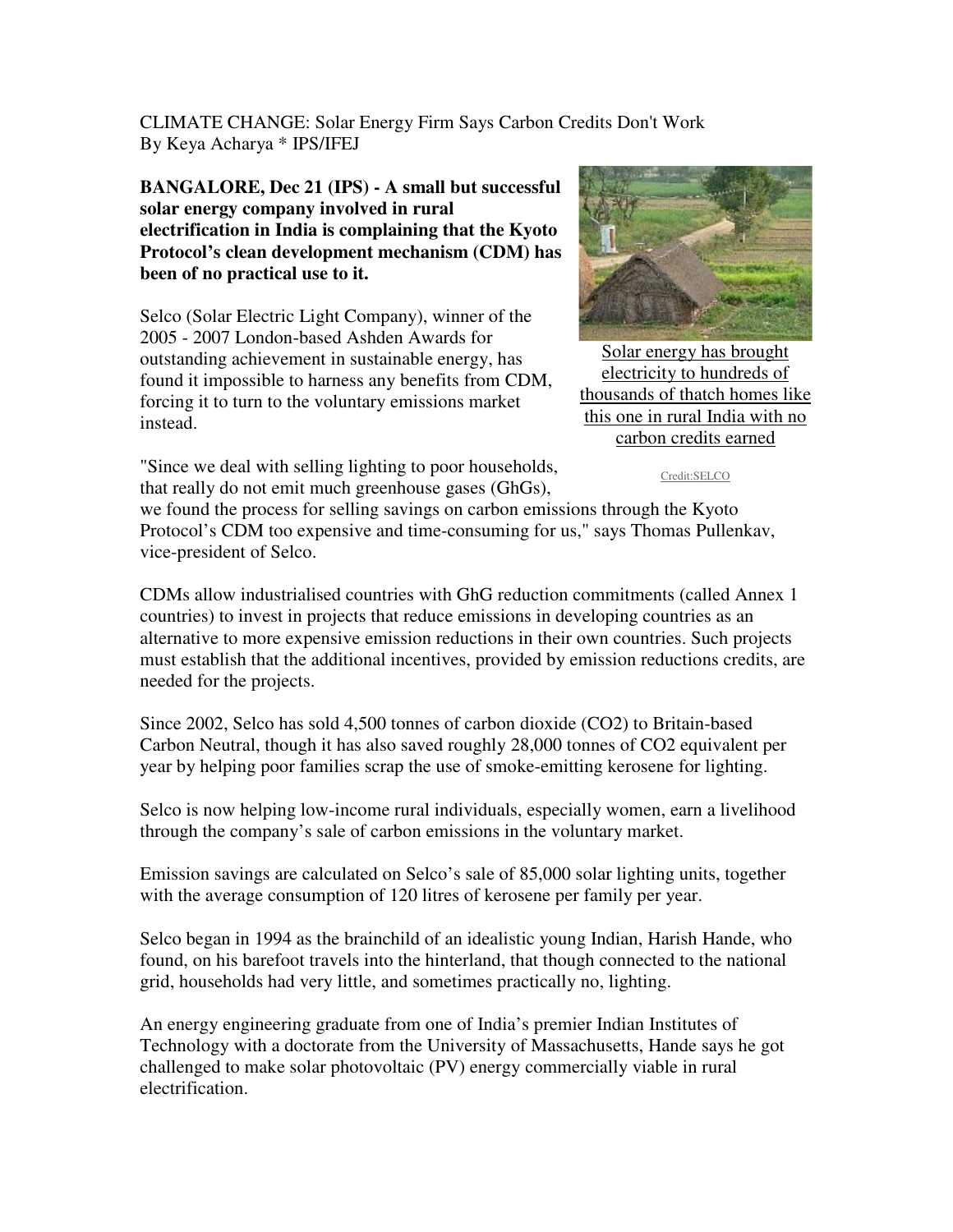With help from the then Washington-based Selco International in 1994, he set up the Indian company with a demonstration package offer of three light points and one blackand-white TV plug point for Rs 16,000 (405 US dollars).

A neighbouring farmer Arvind Rai ("I'll never forget his name", says Hande), who had watched Hande's activities quietly, paid cash-down for the first unit.

The company has not looked back since.

Today, while Selco International has collapsed due to poor management, Selco India is an independent company which has sold 85,000 solar photovoltaic systems (40 watt) in the rural areas of southern Karnataka, Kerala, Andhra Pradesh and western Gujarat states

Each 40-watt solar PV unit costs approximately 420 dollars and consists of four fluorescent 7watt lamps, lighting for four hours between charges and is also suitable for TVs, radios and fans.

The system is rechargeable with a 5-year-life battery for prolonging the 4-hour usage time and is customised to cater to individual needs. Selco monitors its units through a decentralised network of employees.

The company's clients are street vendors, self-help groups, daily wage labourers and institutions like schools and seminaries.

"We have now linked these solar-units to income-generation", says Harish, explaining how his innovations team is studying the individual home as an unit to come up with different solutions for electricity needs like cooking or heating.

The majority of clients are women who have already begun earning better from the benefits of lighting, using earnings from work like tailoring, basket-making or betel-nut shelling, to pay back the loan for buying the unit.

Selco's 170-strong workforce is nearly 43 percent female.

Anne Wheldon, technical director of the Ashden Awards says that one rural woman had increased her production of 'bidis' ( hand-rolled local cigarettes) and her extra earnings were enough to cover the Rs. 300 (seven dollars) per month repayment on her loan.

The company helps the client to procure a bank loan for the amount, beginning a decade ago by persuading banks that the rural poor can actually repay loans.

"We go to people without any products to offer, look at them and then try to create appropriate products. We then sit with financial institutions to create a loan package,'' says Harish.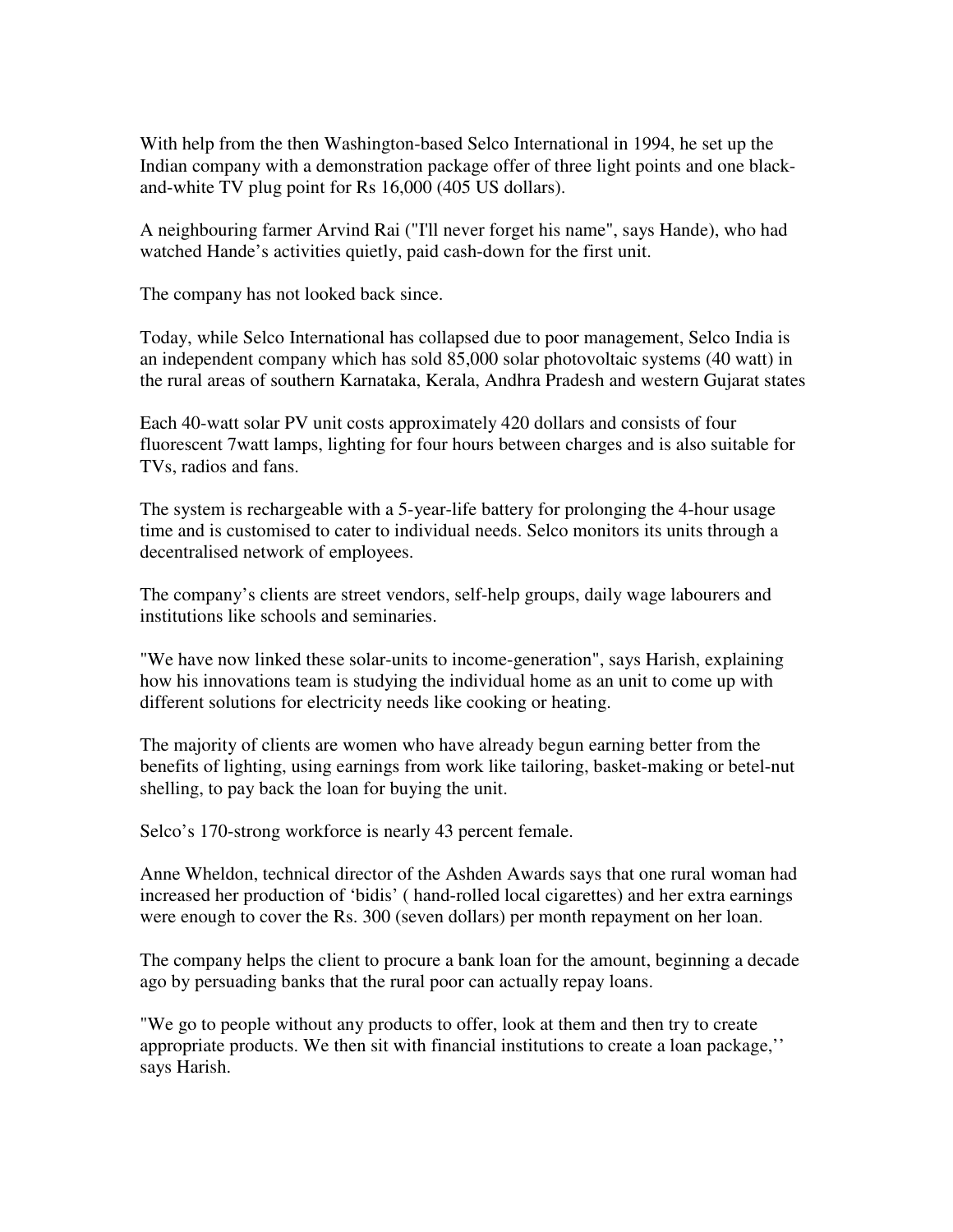Some users work directly with the finance organisations, others work through self-helpgroups which giving additional security that a loan will be repaid.

Another way in which systems have become affordable for very poor traders is through the PV battery-charging businesses. These charge the batteries during the day, and hire them to traders each night for a rental fee.

In this way the trader has to pay only for the fluorescent lamp and regular payment is brought to a more manageable daily basis.

The Ashden Award's prize-money of 100,762 dollars has been ploughed back into helping the poor obtain loans.

" Banks require at least 15 percent of the loan-amount to be paid immediately before monthly repayments begin, an amount that the rural poor do not possess. We are now using the award money to put forward that initial 15 percent for a loan,'' explains Pullenkav.

Selco is largely the only commercial company in India selling electricity-needs directly to rural people. Other electric companies, like Tata BP sells it units to the government's rural electrification scheme.

Shivalingaiah, managing director of Karnataka Rural Energy Development Limited (KREDL), which operates on funds disbursed by the Indian government's Ministry of New and Renewable Energies (MNRE), says they are working towards the MNRE's target of electrifying the whole of India by 2012.

Around 45 percent of households in India, mainly rural ones, do not have electricity. Others, though electrified theoretically, remain without electricity due to poor or erratic supply.

The government's calculation of 'full electrification' is also riddled with dark holes.

"Under this rural electrification scheme, a village is declared electrified if 10 percent of its households has electricity,'' explains Shivalingaiah. "This is an improvement to earlier times when even a pump installed was taken as electrification.''

There are other problems showing the government's lack of awareness or interest in rural electrification.

" There is an absolute lack of leadership in Indian academia in this field,'' states Hande, offering, as example, the fact that nearly 300 interns from 'all over the world' have come to Selco to research and innovate, "but not one single one of them is Indian."

(\* This story is part of a series of features on sustainable development by IPS and IFEJ the International Federation of Environmental Journalists.)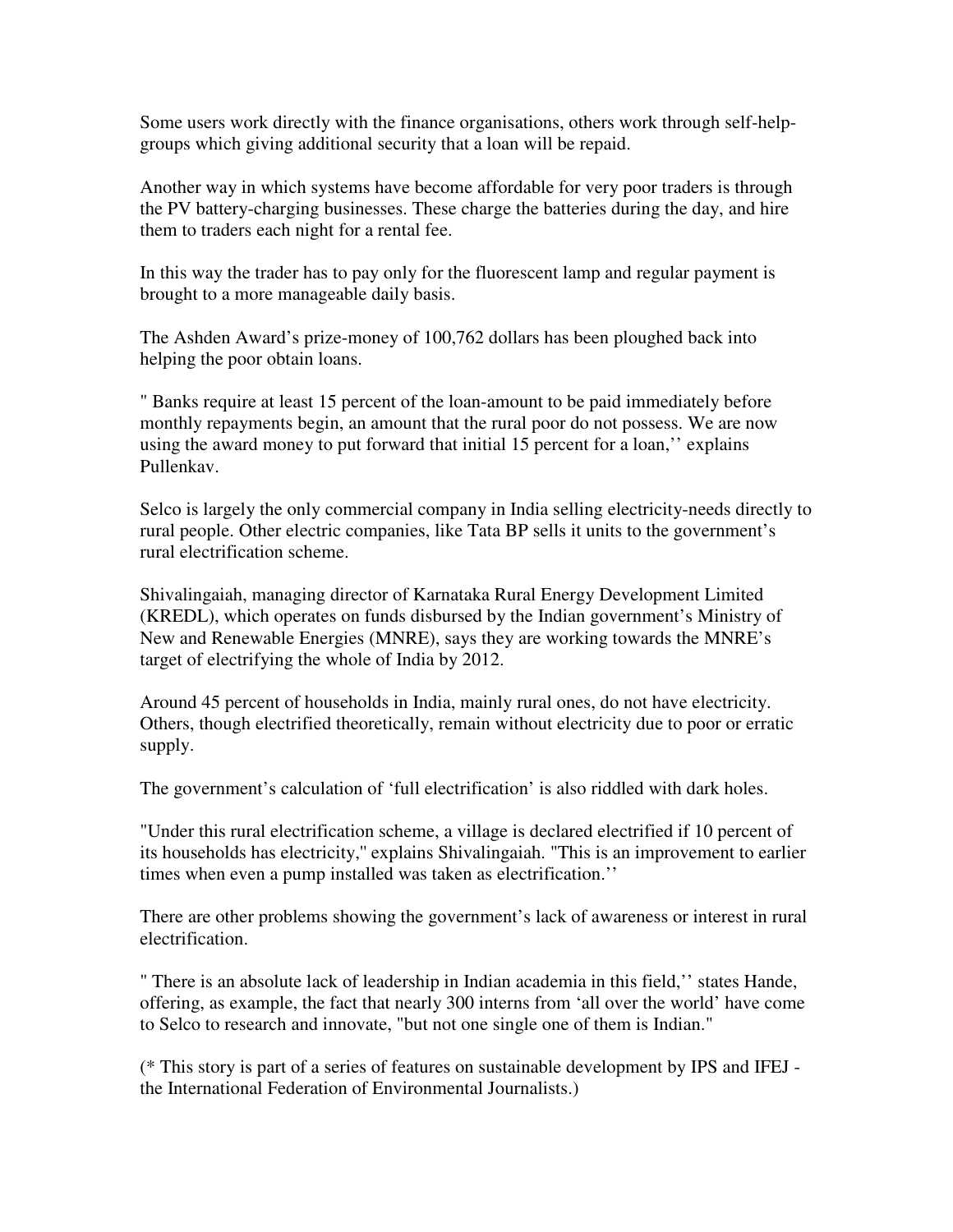## (END/2007)

CLIMATE CHANGE: Solar Energy Firm Says Carbon Credits Don't Work By Keya Acharya \* IPS/IFEJ

**BANGALORE, Dec 21 (IPS) - A small but successful solar energy company involved in rural electrification in India is complaining that the Kyoto Protocol's clean development mechanism (CDM) has been of no practical use to it.** 

Selco (Solar Electric Light Company), winner of the 2005 - 2007 London-based Ashden Awards for outstanding achievement in sustainable energy, has found it impossible to harness any benefits from CDM, forcing it to turn to the voluntary emissions market instead.



Solar energy has brought electricity to hundreds of thousands of thatch homes like this one in rural India with no carbon credits earned

Credit:SELCO

"Since we deal with selling lighting to poor households, that really do not emit much greenhouse gases (GhGs),

we found the process for selling savings on carbon emissions through the Kyoto Protocol's CDM too expensive and time-consuming for us," says Thomas Pullenkav, vice-president of Selco.

CDMs allow industrialised countries with GhG reduction commitments (called Annex 1 countries) to invest in projects that reduce emissions in developing countries as an alternative to more expensive emission reductions in their own countries. Such projects must establish that the additional incentives, provided by emission reductions credits, are needed for the projects.

Since 2002, Selco has sold 4,500 tonnes of carbon dioxide (CO2) to Britain-based Carbon Neutral, though it has also saved roughly 28,000 tonnes of CO2 equivalent per year by helping poor families scrap the use of smoke-emitting kerosene for lighting.

Selco is now helping low-income rural individuals, especially women, earn a livelihood through the company's sale of carbon emissions in the voluntary market.

Emission savings are calculated on Selco's sale of 85,000 solar lighting units, together with the average consumption of 120 litres of kerosene per family per year.

Selco began in 1994 as the brainchild of an idealistic young Indian, Harish Hande, who found, on his barefoot travels into the hinterland, that though connected to the national grid, households had very little, and sometimes practically no, lighting.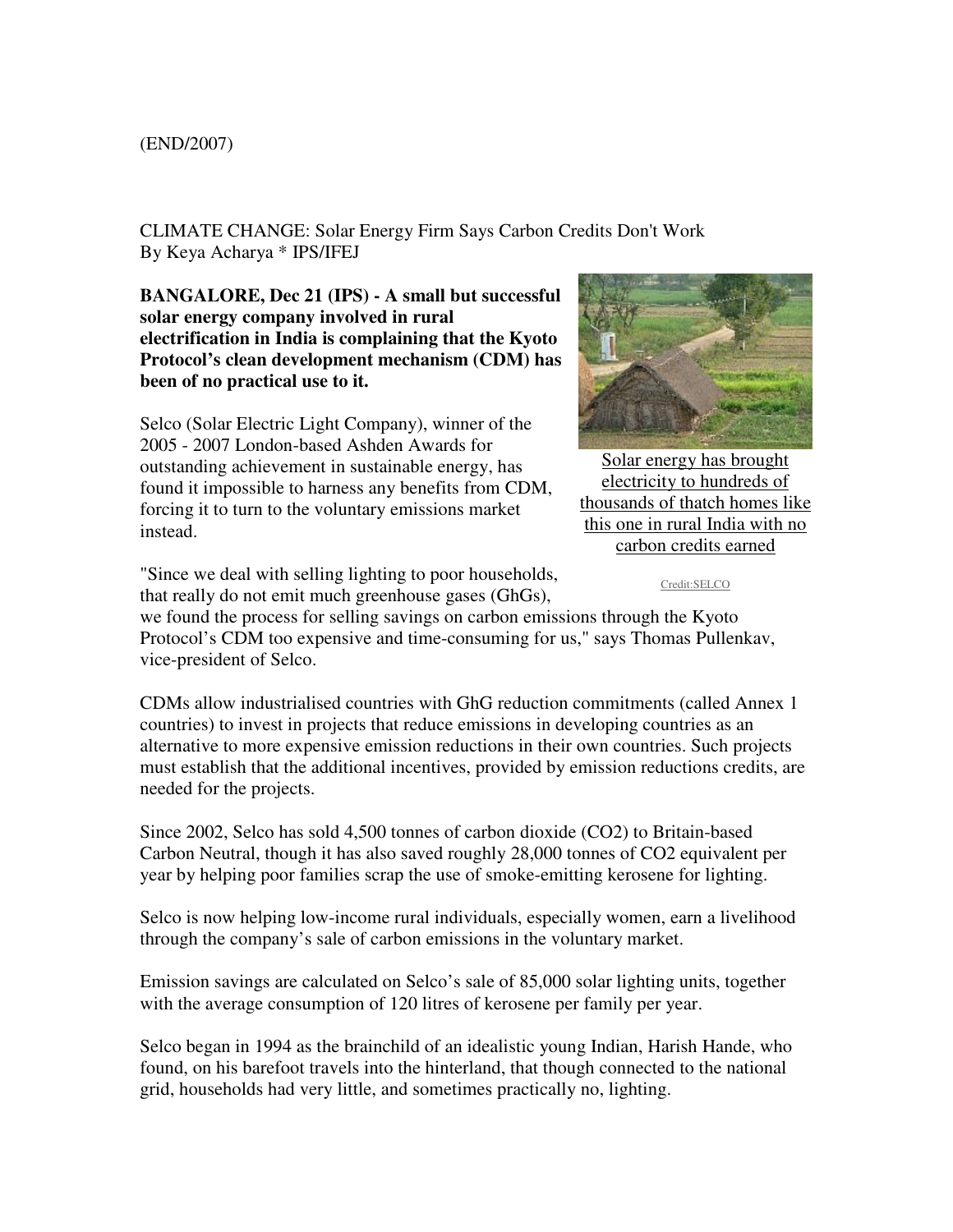An energy engineering graduate from one of India's premier Indian Institutes of Technology with a doctorate from the University of Massachusetts, Hande says he got challenged to make solar photovoltaic (PV) energy commercially viable in rural electrification.

With help from the then Washington-based Selco International in 1994, he set up the Indian company with a demonstration package offer of three light points and one blackand-white TV plug point for Rs 16,000 (405 US dollars).

A neighbouring farmer Arvind Rai ("I'll never forget his name", says Hande), who had watched Hande's activities quietly, paid cash-down for the first unit.

The company has not looked back since.

Today, while Selco International has collapsed due to poor management, Selco India is an independent company which has sold 85,000 solar photovoltaic systems (40 watt) in the rural areas of southern Karnataka, Kerala, Andhra Pradesh and western Gujarat states

Each 40-watt solar PV unit costs approximately 420 dollars and consists of four fluorescent 7watt lamps, lighting for four hours between charges and is also suitable for TVs, radios and fans.

The system is rechargeable with a 5-year-life battery for prolonging the 4-hour usage time and is customised to cater to individual needs. Selco monitors its units through a decentralised network of employees.

The company's clients are street vendors, self-help groups, daily wage labourers and institutions like schools and seminaries.

"We have now linked these solar-units to income-generation", says Harish, explaining how his innovations team is studying the individual home as an unit to come up with different solutions for electricity needs like cooking or heating.

The majority of clients are women who have already begun earning better from the benefits of lighting, using earnings from work like tailoring, basket-making or betel-nut shelling, to pay back the loan for buying the unit.

Selco's 170-strong workforce is nearly 43 percent female.

Anne Wheldon, technical director of the Ashden Awards says that one rural woman had increased her production of 'bidis' ( hand-rolled local cigarettes) and her extra earnings were enough to cover the Rs. 300 (seven dollars) per month repayment on her loan.

The company helps the client to procure a bank loan for the amount, beginning a decade ago by persuading banks that the rural poor can actually repay loans.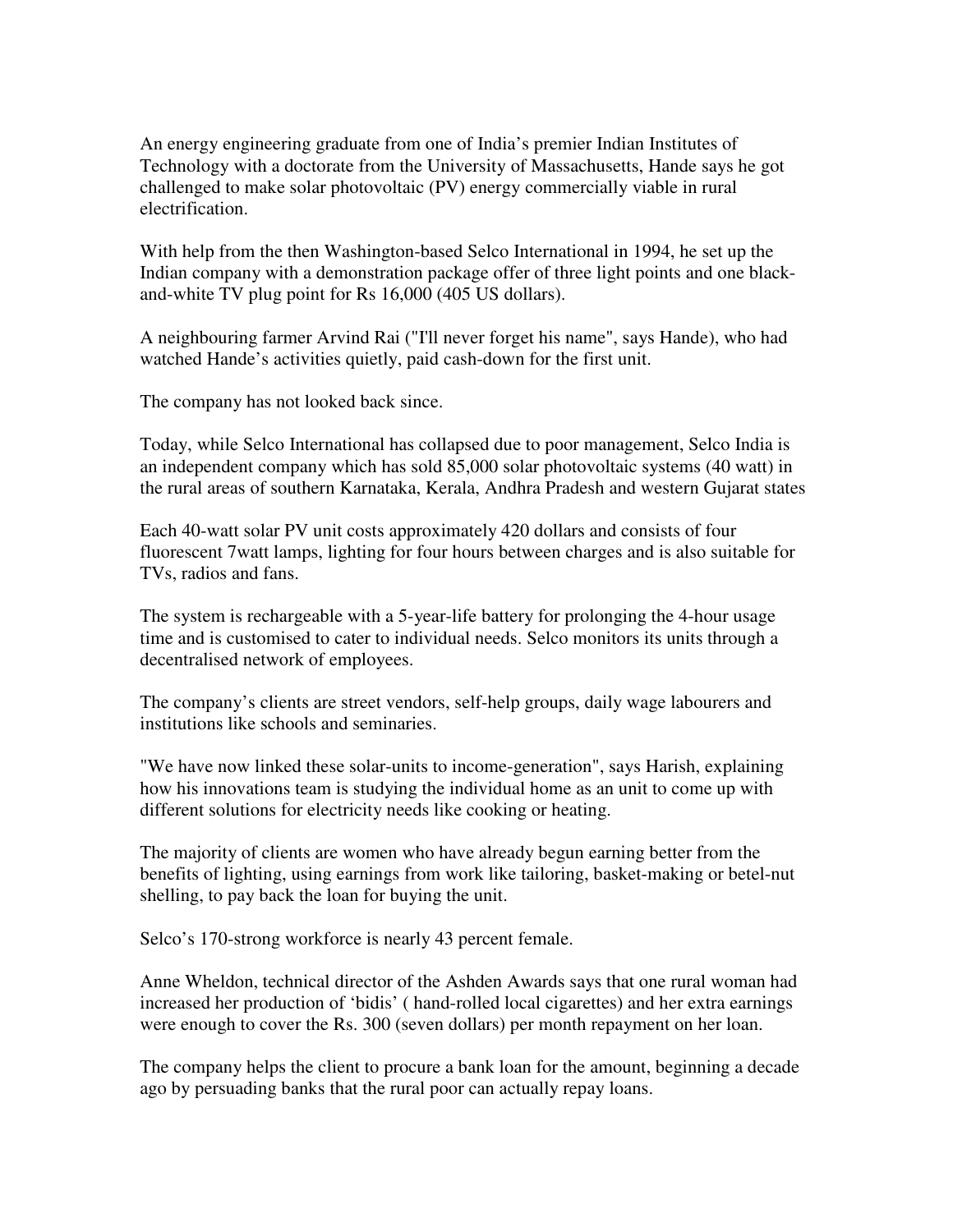"We go to people without any products to offer, look at them and then try to create appropriate products. We then sit with financial institutions to create a loan package,'' says Harish.

Some users work directly with the finance organisations, others work through self-helpgroups which giving additional security that a loan will be repaid.

Another way in which systems have become affordable for very poor traders is through the PV battery-charging businesses. These charge the batteries during the day, and hire them to traders each night for a rental fee.

In this way the trader has to pay only for the fluorescent lamp and regular payment is brought to a more manageable daily basis.

The Ashden Award's prize-money of 100,762 dollars has been ploughed back into helping the poor obtain loans.

" Banks require at least 15 percent of the loan-amount to be paid immediately before monthly repayments begin, an amount that the rural poor do not possess. We are now using the award money to put forward that initial 15 percent for a loan,'' explains Pullenkav.

Selco is largely the only commercial company in India selling electricity-needs directly to rural people. Other electric companies, like Tata BP sells it units to the government's rural electrification scheme.

Shivalingaiah, managing director of Karnataka Rural Energy Development Limited (KREDL), which operates on funds disbursed by the Indian government's Ministry of New and Renewable Energies (MNRE), says they are working towards the MNRE's target of electrifying the whole of India by 2012.

Around 45 percent of households in India, mainly rural ones, do not have electricity. Others, though electrified theoretically, remain without electricity due to poor or erratic supply.

The government's calculation of 'full electrification' is also riddled with dark holes.

"Under this rural electrification scheme, a village is declared electrified if 10 percent of its households has electricity,'' explains Shivalingaiah. "This is an improvement to earlier times when even a pump installed was taken as electrification.''

There are other problems showing the government's lack of awareness or interest in rural electrification.

" There is an absolute lack of leadership in Indian academia in this field,'' states Hande,